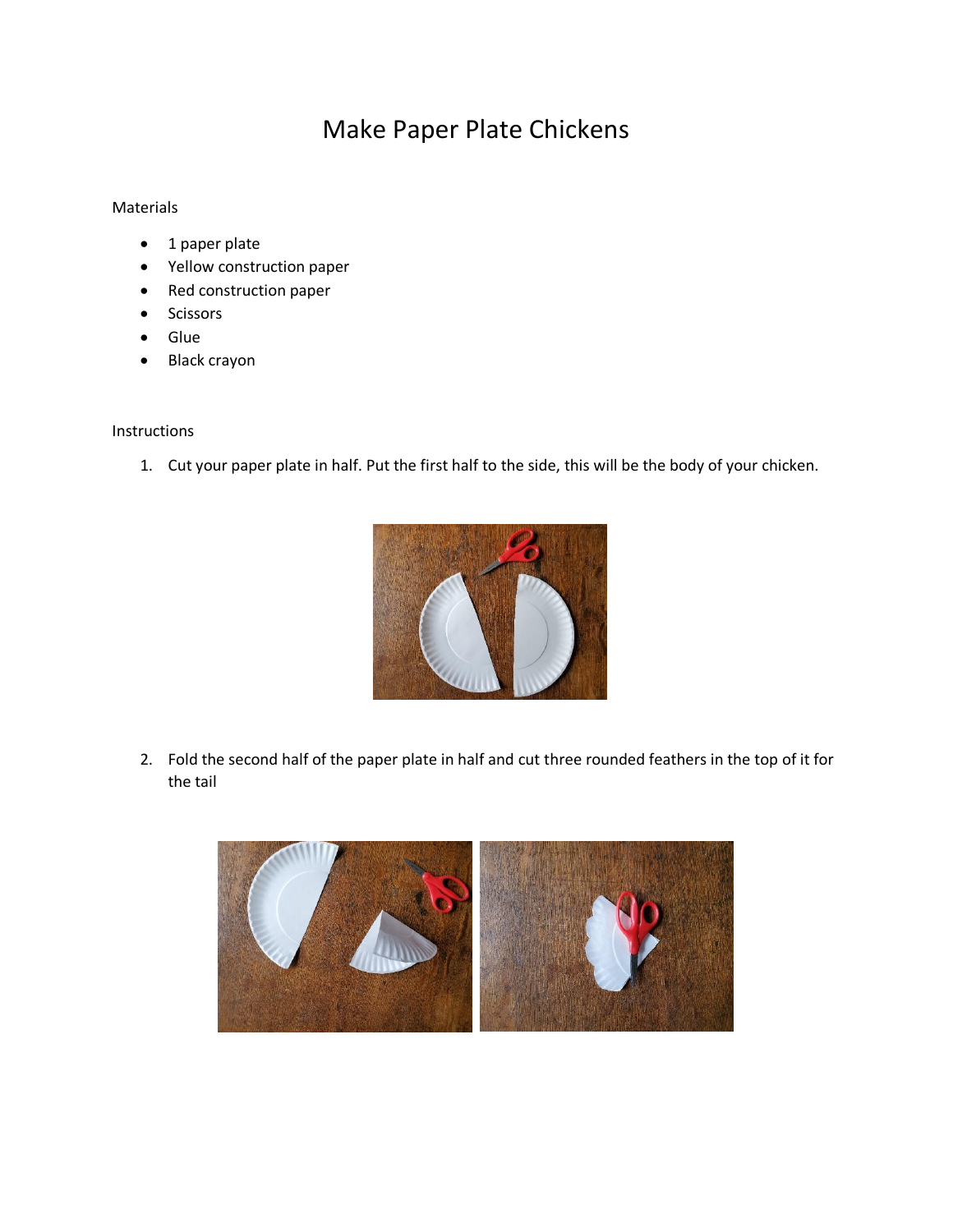3. Glue the tail to one end of the first half of the paper plate (place the body of the chicken in the fold of the tail, gluing both sides).



- 4. Cut a triangle from the yellow construction paper and glue it onto the paper plate, opposite the tail.
- 5. Take you black crayon and add an eye on the paper plate, near the beak.



6. Now it's time for the comb! The comb is the red, spikey skin on top of a chicken's head. Cut a spikey looking shape from the red construction paper and glue it to the top of the chicken's head, above the eye.